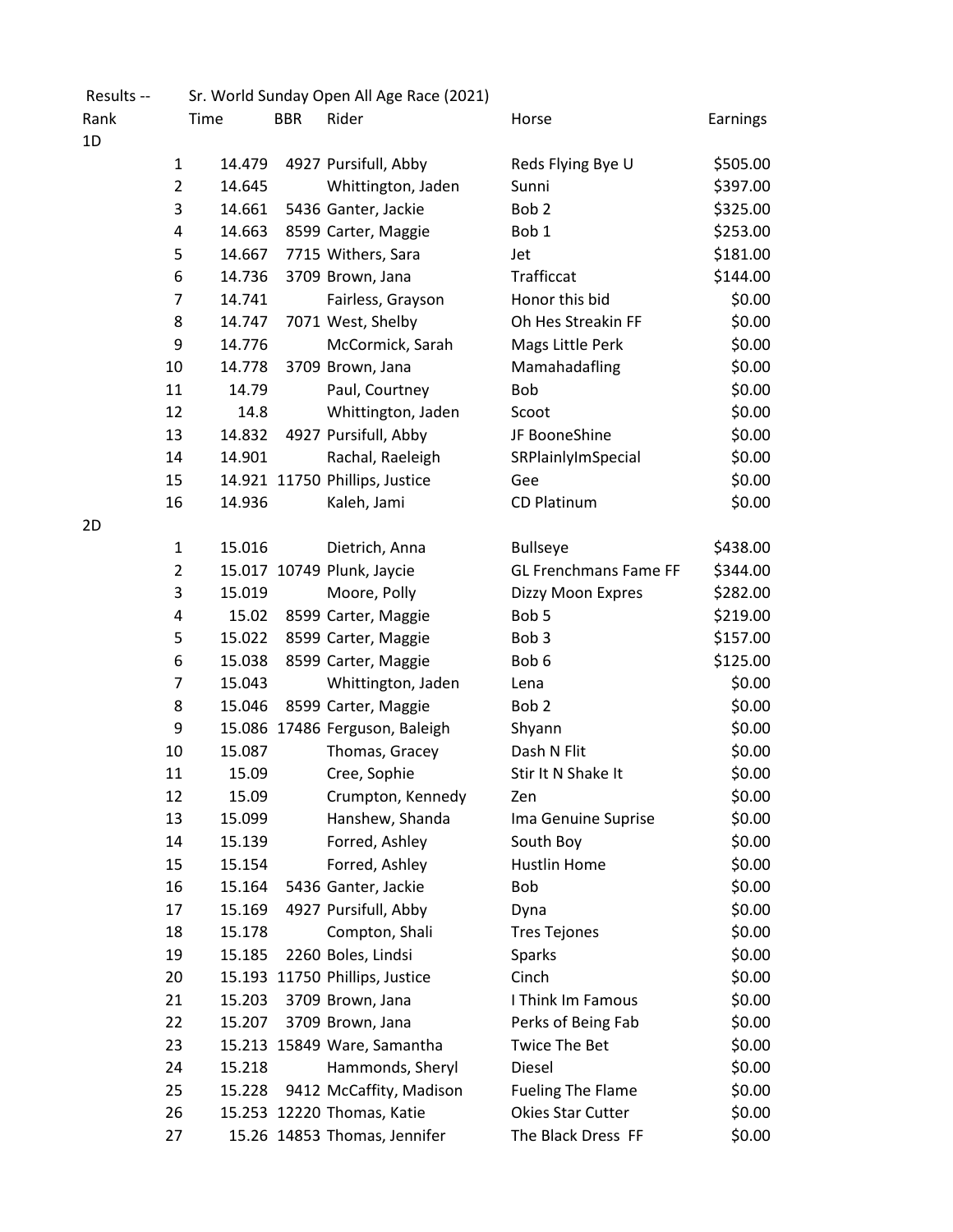| 28             | 15.316 | Thompson, Kirk                 | Cap Snatcher                | \$0.00   |
|----------------|--------|--------------------------------|-----------------------------|----------|
| 29             | 15.339 | Stovall, Tanner                | Smoken Lil Hottie           | \$0.00   |
| 30             | 15.348 | 3689 Raulston, Sandra          | Gato                        | \$0.00   |
| 31             | 15.367 | Thomas, Gracey                 | <b>Throwin Spark</b>        | \$0.00   |
| 32             |        | 15.384 12546 Hodges, Wylie Jo  | DH Jess For Perks           | \$0.00   |
| 33             | 15.405 | Jackson, Allie                 | Dude                        | \$0.00   |
| 34             | 15.406 | Gibson, Whitney                | <b>Spratts Fame First</b>   | \$0.00   |
| 35             | 15.41  | Roach, Jasper                  | Son Of A Bug                | \$0.00   |
| 36             | 15.41  | 3709 Brown, Jana               | <b>Fame Fire Rocks</b>      | \$0.00   |
| 37             | 15.423 | Thomas, David                  | <b>French With Ease</b>     | \$0.00   |
| 38             | 15.427 | 8411 Oborney, Charlie          | Rue                         | \$0.00   |
| 39             | 15.431 | Willis, Patsy                  | Hand Me the Cash            | \$0.00   |
| 40             | 15.456 | Wright, Cindy                  | Rose                        | \$0.00   |
| 41             | 15.478 | Fairless, Grayson              | Whiskey                     | \$0.00   |
| 1              |        | 15.486 11465 Tidwell, Jennifer | Red Dee Skyline             | \$271.50 |
| $\overline{2}$ | 15.486 | Gibson, Whitney                | Brees On Bayou              | \$271.50 |
| 3              | 15.529 | Zabel, Lori                    | <b>Unfaded Fame</b>         | \$195.00 |
| 4              | 15.547 | Peterson, Beth                 | Heza Ghetto Bubba           | \$130.50 |
| 5              | 15.547 | Morris, Emily                  | <b>Tricks Of Illusion</b>   | \$130.50 |
| 6              | 15.554 | Ford, Karli                    | Sadie                       | \$87.00  |
| $\overline{7}$ |        | 15.568 14853 Thomas, Jennifer  | Mister Levi Dude            | \$0.00   |
| 8              | 15.57  | Sims, Jace                     | Josie                       | \$0.00   |
| 9              | 15.571 | Kaleh, Jami                    | King Ragnar lothbrok        | \$0.00   |
| 10             |        | 15.578 12220 Thomas, Katie     | HR Taxin Me Dry             | \$0.00   |
| 11             | 15.61  | 7404 Sistrunk, Jessica Jo      | Miss Rey Olena              | \$0.00   |
| 12             | 15.633 | Moreno, Ashley                 | PC Sieta Oaks               | \$0.00   |
| 13             | 15.647 | Jarrett, Josie (JoEllen)       | Mo                          | \$0.00   |
| 14             | 15.659 | Wolcott, Gracie                | <b>Brandy</b>               | \$0.00   |
| 15             | 15.714 | Rozell, Tera                   | Thunderhead                 | \$0.00   |
| 16             | 15.738 | 2260 Boles, Lindsi             | Marilyn Jones               | \$0.00   |
| 17             | 15.804 | Benson, Amanda                 | Abby's Full PM              | \$0.00   |
| 18             | 15.831 | Powell, Kashton                | Bob                         | \$0.00   |
| 19             | 15.898 | Bearden, Whitney               | Last Chance Monty           | \$0.00   |
| 20             | 15.899 | Davis, Lena                    | Ocho                        | \$0.00   |
| 21             | 15.918 | 5544 Smith, Krystin            | KS Fabulous Pie FF          | \$0.00   |
| 22             | 15.919 | Smith, Charlee                 | Smart Lil Tanqueray         | \$0.00   |
| 23             | 15.933 | 2260 Boles, Lindsi             | <b>Miss Shining Hickory</b> | \$0.00   |
| 24             | 15.96  | Bivens, Madison                | Marilyn Jones               | \$0.00   |
| 25             | 15.973 | Zabel, Lori                    | BA Daddy Wuza Rocker        | \$0.00   |
| 26             | 15.976 | Crews, Lillian                 | Bayou                       | \$0.00   |
| 27             | 16.036 | Vaughn, Presley                | <b>Dixie</b>                | \$0.00   |
| 28             |        | 16.056 15818 Thompson, Trae    | Neat Fat Cat                | \$0.00   |
| 29             | 16.101 | Stovall, Tanner                | Kings Foxy Peponita         | \$0.00   |
| 30             |        | 16.125 10749 Plunk, Jaycie     | Joana Star Lil Kid          | \$0.00   |
| 31             | 16.137 | 7071 West, Shelby              | Jess Louisiana Fame         | \$0.00   |
| 32             | 16.14  | Oglesby, Bailey                | Bob                         | \$0.00   |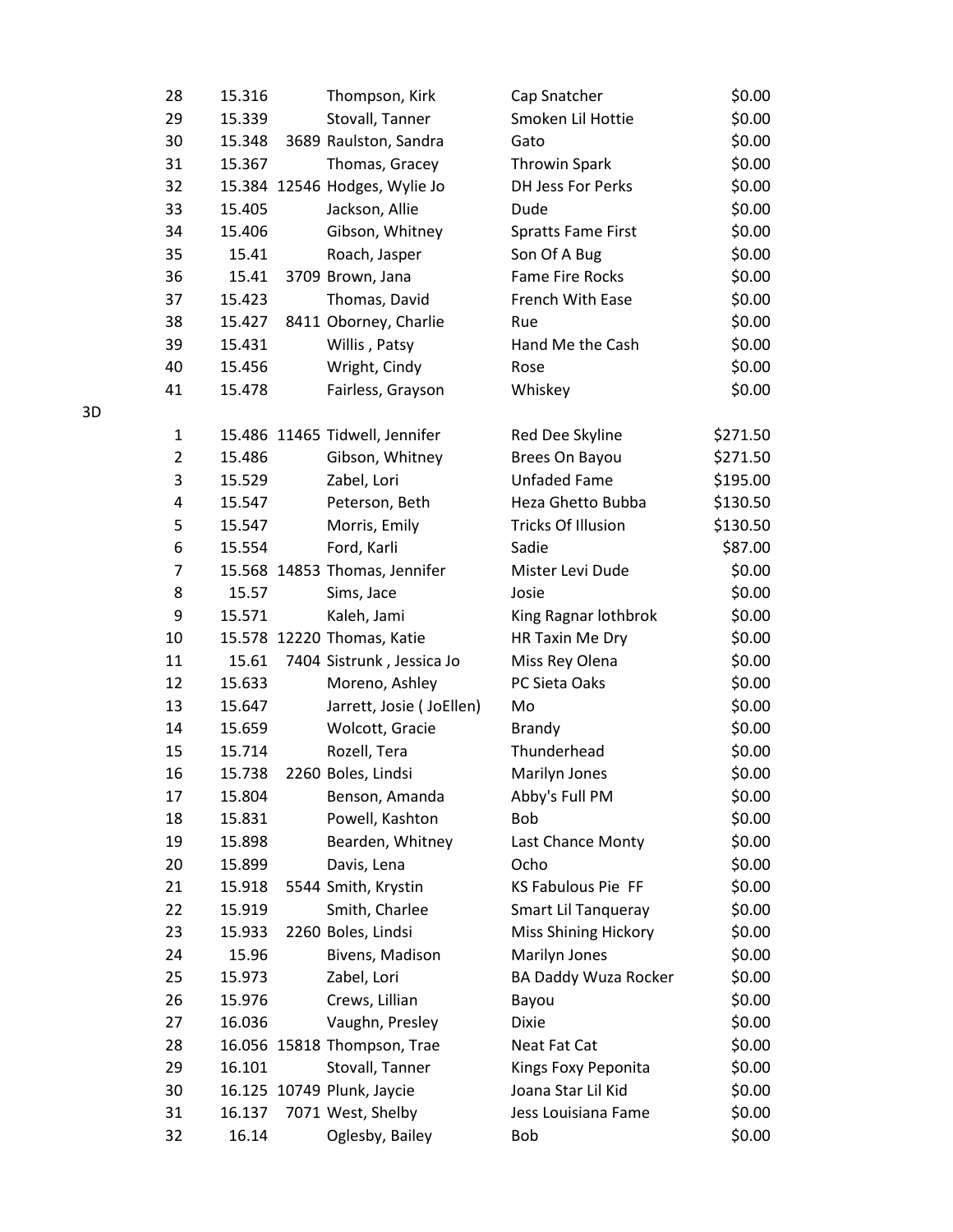| 33               | 16.216 | 8599 Carter, Maggie           | Bob 4                      | \$0.00   |
|------------------|--------|-------------------------------|----------------------------|----------|
| 34               | 16.23  | Whittington, Jaden            | Jaden Bogie                | \$0.00   |
| 35               | 16.245 | Hayes, Missy                  | Pops Rosie                 | \$0.00   |
| 36               | 16.33  | Kaleh, Jami                   | Streakin edition           | \$0.00   |
| 37               | 16.34  | Durham, Courtney              | Bob                        | \$0.00   |
| 38               |        | 16.345 15882 Berry, Stacey    | Lil Stormi                 | \$0.00   |
| 39               | 16.353 | Haynes, Mandy                 | Nat                        | \$0.00   |
| 40               | 16.424 | 7506 Taylor, Carrie           | Cause Its Blazin           | \$0.00   |
| 41               | 16.451 | Crumpton, Kennedy             | <b>Bengie</b>              | \$0.00   |
| 4D               |        |                               |                            |          |
| $\mathbf{1}$     | 16.51  | Ridge, Presley                | Rusty                      | \$237.00 |
| $\overline{2}$   | 16.547 | Obenoskey, Robin              | Hooch                      | \$186.00 |
| 3                | 16.568 | Wolcott, Gracie               | Tebow                      | \$152.00 |
| 4                | 16.644 | Haynes, Mandy                 | Trooper                    | \$118.00 |
| 5                | 16.67  | Rigney, Lisa                  | Bob                        | \$85.00  |
| 6                | 16.672 | Crews, Malinda                | San Say Gold               | \$68.00  |
| $\overline{7}$   | 16.68  | Teague, Betsy                 | Double Time Streak         | \$0.00   |
| 8                | 16.683 | 4755 Griswold, Beverly        | You Count The Cash         | \$0.00   |
| 9                |        | 16.718 15819 Thompson, Teresa | <b>TF Star Buck</b>        | \$0.00   |
| 10               |        | 16.886 15828 Sims, Ashley     | Eye Streak For Cash        | \$0.00   |
| 11               | 16.906 | Moyer, Melinda                | Miss Wiley Badger          | \$0.00   |
| 12               | 16.967 | 7506 Taylor, Carrie           | <b>TCS Runaway Bay</b>     | \$0.00   |
| 13               |        | 16.987 14658 Lammers, Stacey  | <b>Sandbars Wind Pilot</b> | \$0.00   |
| 14               | 17.073 | Johnson, Stacie               | Lady Bug                   | \$0.00   |
| 15               | 17.248 | Vaughn, Kainsley              | Bob                        | \$0.00   |
| 16               | 17.27  | Adkins, McKenzie              | Whiskey                    | \$0.00   |
| 17               | 17.503 | Vaughn, Kristy                | Bob                        | \$0.00   |
| 18               | 17.597 | Crews, Emily                  | ShellTell                  | \$0.00   |
| 19               | 17.632 | Ayers, Lauren                 | Elm Creek Krash            | \$0.00   |
| 20               | 17.872 | Smith, Kryslin                | Poppy                      | \$0.00   |
| 21               |        | 17.914 15828 Sims, Ashley     | <b>VF Frosted Corona</b>   | \$0.00   |
| 22               | 18.22  | Corpier, Jamie                | Bob                        | \$0.00   |
| 23               | 18.258 | Alllen, Ana                   | Rat                        | \$0.00   |
| 24               | 18.343 | Pulliam, Britney              | Willie Smartypants         | \$0.00   |
| 25               | 19.403 | Smith, Kryslin                | Pacman                     | \$0.00   |
| 26               |        | 20.399 16319 Raulston, Jett   | Peppy                      | \$0.00   |
| 27               | 30.714 | Davis, Ella                   | Bob                        | \$0.00   |
| Final Time $= 0$ |        |                               |                            |          |
| Disqualified     |        |                               |                            |          |
| 0                | 0      | Hodges, Megan                 | DH The Slot Queen          | \$0.00   |
| 0                | 0      | Roach, Jasper                 | Rosie                      | \$0.00   |
| 0                | 0      | Jones, Natalie                | <b>Scootin Checkers</b>    | \$0.00   |
| 0                | 0      | 15882 Berry, Stacey           | Mega Cowjacked             | \$0.00   |
| 0                | 0      | 7404 Sistrunk, Jessica Jo     | Bob                        | \$0.00   |
| 0                | 0      | Wells, Whitney                | Love Ta Dinero             | \$0.00   |
| 0                | 0      | Rachal, Raeleigh              | <b>KNFrench Walnut</b>     | \$0.00   |
| 0                | 0      | 7400 Sutton Poole, Christal   | Fiddle Bar Beggar          | \$0.00   |
|                  |        |                               |                            |          |